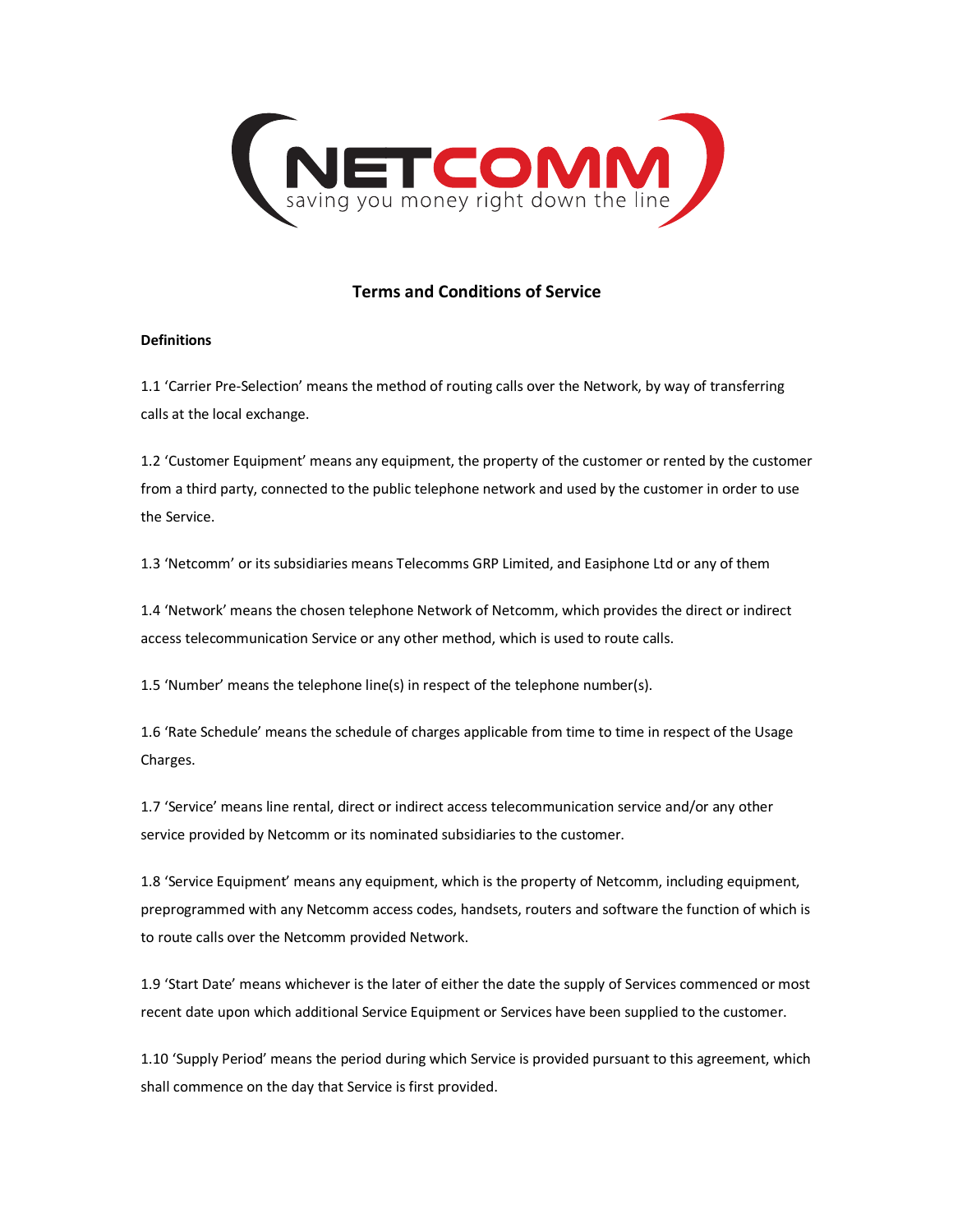1.11 'Termination Charges' means the administrative charges made by Netcomm and its nominated subsidiaries to the customer in connection with the termination of the Service in accordance with clause 8.

1.12 'Usage Charges' means the charges made by Netcomm and its nominated subsidiaries to the customer for the use of the Service. Service

2.1 Netcomm will procure that Service is provided to the customer subject to the terms of this Agreement. Netcomm or its principals may at any time without notice vary the Service for technical, operational or other reasons within its entire discretion. Netcomm will use reasonable endeavours to procure a continuous high quality Service in accordance with the terms and conditions set out herein.

2.2 Title to the Service Equipment shall remain with Netcomm whilst such equipment is on the customer's premises, and at all other times. Charges and Payment

3.1 Netcomm will make Usage Charges for the use of the Service in accordance with its Rate Schedule. The relevant discount tariff applied to the customer account may be varied, but subject to the customer's right to terminate referred to at clause 8.1(d).

3.2 Netcomm will make Termination Charges as set out in clauses 8.3 and 8.4.

3.3 Invoices are due for payment by Direct Debit 14 days after invoice date. If an invoice is not paid by Direct Debit 14 days after invoice, then the Usage Charges for Service to which that invoice relates, together with all other Usage Charges for Service to be invoiced for during the remainder of the Supply Period shall be charged at a deemed rate, equal to British Telecom Standard Rates, including but not limited to, British Telecom Standard call charges, minimum call charges, line rental charges and Network Feature charges.

3.4 Interest will be charged on unpaid invoices from the due date until payment at a rate of 1.5% per month or part thereof.

3.5 Value Added Tax, or any other levy or tax, at the rate prevailing will be added on to all sums due from the customer to Netcomm which are quoted as exclusive of Value Added Tax.

3.6 The customer shall not be entitled to delay or withhold payment or claim any set off against any payment due hereunder in respect of any claim or complaint, which the customer may have for any reason whatsoever. Any payments made by the customer to Netcomm may be applied by Netcomm as it deems fit.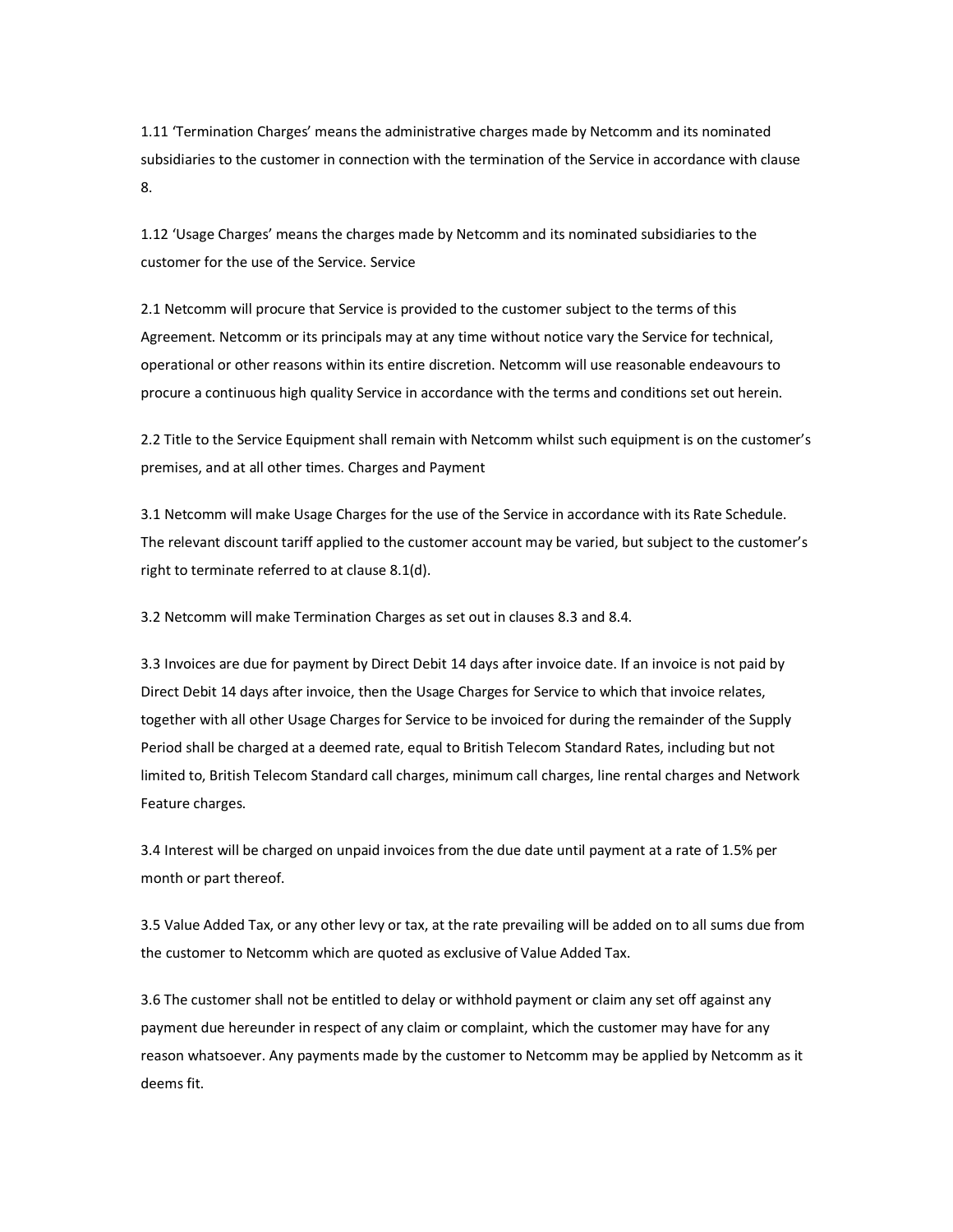3.7 Netcomm reserves the right to use information provided by the customer to make necessary credit status enquiries. Subject to credit status Netcomm may require a non- interest bearing deposit or prepayment.

3.8 In the event of any action whatsoever taken by Netcomm in relation to the recovery of any charges due from the customer to Netcomm , the customer shall reimburse and indemnify Netcomm, with and in respect of all expenses relative thereto, including all legal charges and professional fess on a full indemnity basis.

3.9 Where the customer is a limited company any director or manager of the customer who issues the customer's purchase order relating to this Agreement, or issues the acceptance of any quotation provided to the customer by Netcomm agrees that in consideration of the provision of services to the customer by Netcomm, he or she will indemnify the Netcomm to the full extent of its loss should the customer fail to make any payment due to Netcomm by the due date.

3.10 The Usage Charges applicable to each customer shall be determined by the option agreed at the time this Agreement is entered into, subject to clause 3.1.

3.11 Usage Charges shall be invoiced monthly in arrears or Usage Charges shall be pre-paid by way of deposit. Usage Charges may relate back to months prior to the previous month. Obligations

4.1 Netcomm will provide the Service Equipment, arrange Carrier Pre-Selection, programme the Customer Equipment, or make other arrangements necessary to enable Service to be provided.

4.2 The customer undertakes:- (a) To use the Service and or the Service Equipment in accordance with the reasonable instructions of Netcomm or its principals; (b) To enable caller line identification on the customer's line; (c) Not to, in any way whatsoever, modify or disconnect the Service Equipment; (d) Not to, in any way whatsoever, cause calls to be made which are not routed over the Network, in respect of the Number, save in respect of calls to the exempt numbers, notified to the customer from time to time; (e) To protect the Service Equipment from any interference and to keep it safe; (f) Not to use the Service in any improper or unlawful manner or in any manner which may cause offence; (g) To allow Netcomm or its duly appointed agents access to the customer's premises for the purposes of installation, programming and maintenance, or for any other reason whatsoever; (h) Upon termination to remove the Service Equipment, and to return it in good condition to Netcomm; (i) To ensure that the Customer Equipment is in good working order and is maintained by a competent maintainer or service provider approved by Netcomm (j) To use only BABT approved telephone equipment, all equipment must comply with all relevant legislation relating to its use from time to time; (k) To pay for all Service provided by Netcomm within the time limits and in the manner set out herein and to be responsible for the usage of the Service,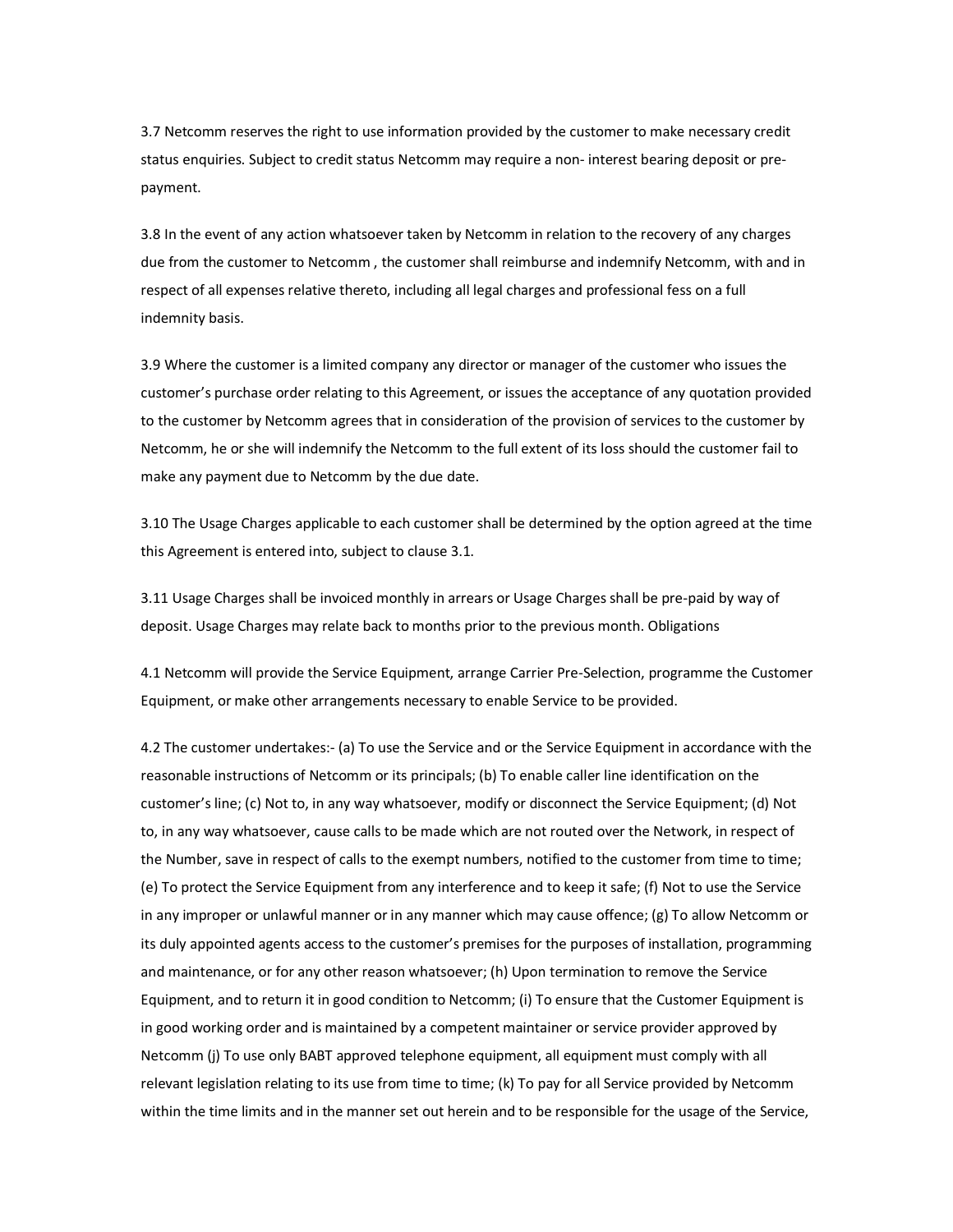whether the use of the Service has been authorised by the customer or not; (l) That in the event that the Service Equipment becomes damaged by the customer, or by any person on the customer's premises (save for employees and agents of Netcomm ), or becomes damaged due to the use of unapproved equipment, to pay Netcomm for any remedial work undertaken at such rate as is reasonable in all the circumstances; (m) To inform Netcomm immediately in writing of any changes in personal details of the customer including change of address; (n) To provide appropriate space and any necessary electricity supply for the power of the Service Equipment. The customer will not charge Netcomm for the space or the electricity consumed by the Service Equipment; (o) Not in any way whatsoever to modify the programming of the Customer Equipment, where Customer Equipment has been programmed with any Netcomm or other access codes; (p) Not in any way whatsoever to cause calls in respect of the Number to be made which are not routed over the Network, whether by the use of an autodialler programmed to route calls over a different network or by the use of a manual inputted code, or by any other method whatsoever (save in respect of calls to the exempt numbers, notified to the customer from time to time); (q) In the case of payment not being made by Direct Debit within 14 days of invoice date, to pay the increased charges in accordance with clause 3.2 above.

### **Faults**

5.1 Netcomm will use reasonable endeavours to repair and maintain the Service Equipment.

5.2 If a fault is caused by the customer's own equipment, by breach of this Agreement by the customer, or by the customer's negligence, Netcomm may recover all reasonable costs incurred from the customer.

#### **Suspension of Service**

6.1 Netcomm shall be entitled to suspend Service in order to maintain or improve its Network or if obliged to do so by virtue of any direction or request from any Government Department, Emergency Service, Regulatory or Administrative Authority, or by its principals, or for any other reason whatsoever.

6.2 Netcomm will use reasonable endeavours to give the customer notice of such suspension as reasonably practicable.

6.3 Netcomm shall be entitled to suspend any part of or all of the Service without notice in the event that any payments are not made within 14 days of invoice date, or are not made by Direct Debit. Such suspension will not affect the customer's obligation to pay for the Service during the period of suspension or thereafter, and will not affect Netcomm's rights to charge a termination fee.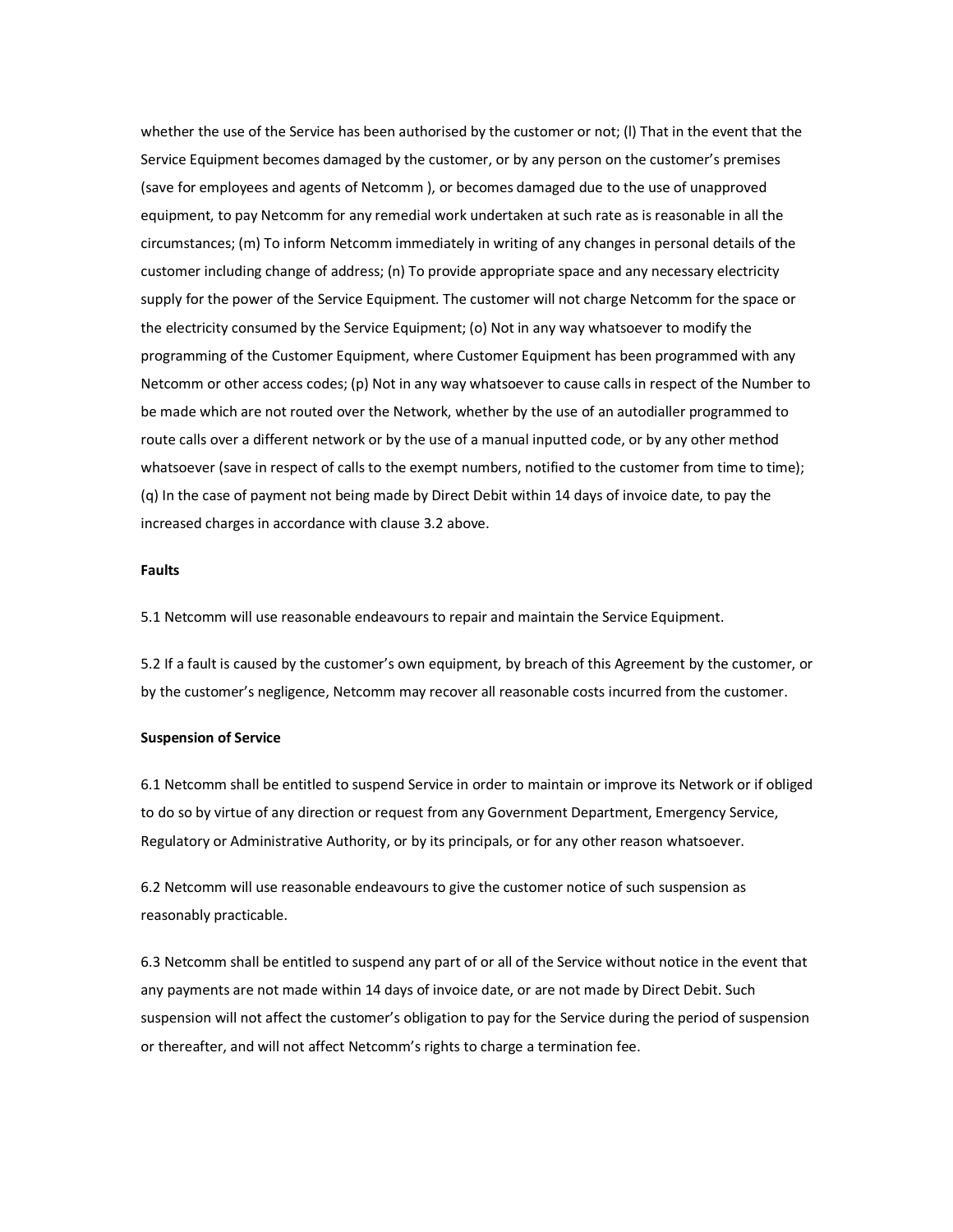#### **Liability**

7.1 Netcomm shall not be liable for any costs, or consequential losses or consequential costs relating to any telephone calls or any malicious acts resulting from such telephone calls made through the Number and /or the Service Equipment. For the avoidance of doubt, the security of the Customer's telephone system is the sole responsibility of the Customer notwithstanding any work carried out on the system by Netcomm employees or subcontractors.

7.2 Neither party's liability in respect of death or personal injury caused by or arising from that party's negligence is affected by anything in this Agreement.

7.3 Unless warranties, representations, agreements, terms or conditions, either express or implied, including as to merchantability and fitness for purpose, are expressly set out in this Agreement, then such warranties etc. are expressly excluded.

7.4 In particular, no Warranties, representations, agreements, terms or conditions, either express or implied, are given by Netcomm as to the quality of Service provided, which is determined by matters, within or outside the control of Netcomm.

## **Termination**

8.1 Unless otherwise agreed,this Agreement will remain in force: (a) for a minimum Supply Period of 36 months from the Start Date after which clause 8.4 applies (a)The agreement may be terminated, by the customer giving to Netcomm not less than three months notice, to expire on any anniversary of the Start Date (any such notice will be properly given if in writing and sent by special delivery letter post to the registered office of Netcomm. Notice will be effective 72 hours after posting), or (b)until the customer has committed a material breach of this Agreement (including but not limited to non payment of any of the invoices by Direct Debit within 14 days of the invoice being raised, and non compliance with this Agreement due to ceasing to be responsible for the Number and when closing, or moving premises of, the business) or (c) until the customer has a Receiver, Administrative Receiver, Liquidator or Supervisor of a Voluntary Arrangement appointed over it, or over any part of its undertaking or assets or a resolution is passed for its Winding Up, or if an Administration Order is made, or it enters into a Voluntary Arrangement with its Creditors, or it ceases or threatens to cease to carry on business, or (d) until in the event that the average of Usage Charges, appertaining to the relevant discount tariff referred to overleaf, is increased in any one calendar year by more than a cumulative total of 10% over the increase of the Retail Price Index, and the Customer has given notice to terminate within 14 days of the date of the notice of variation provided for at clause 3.1.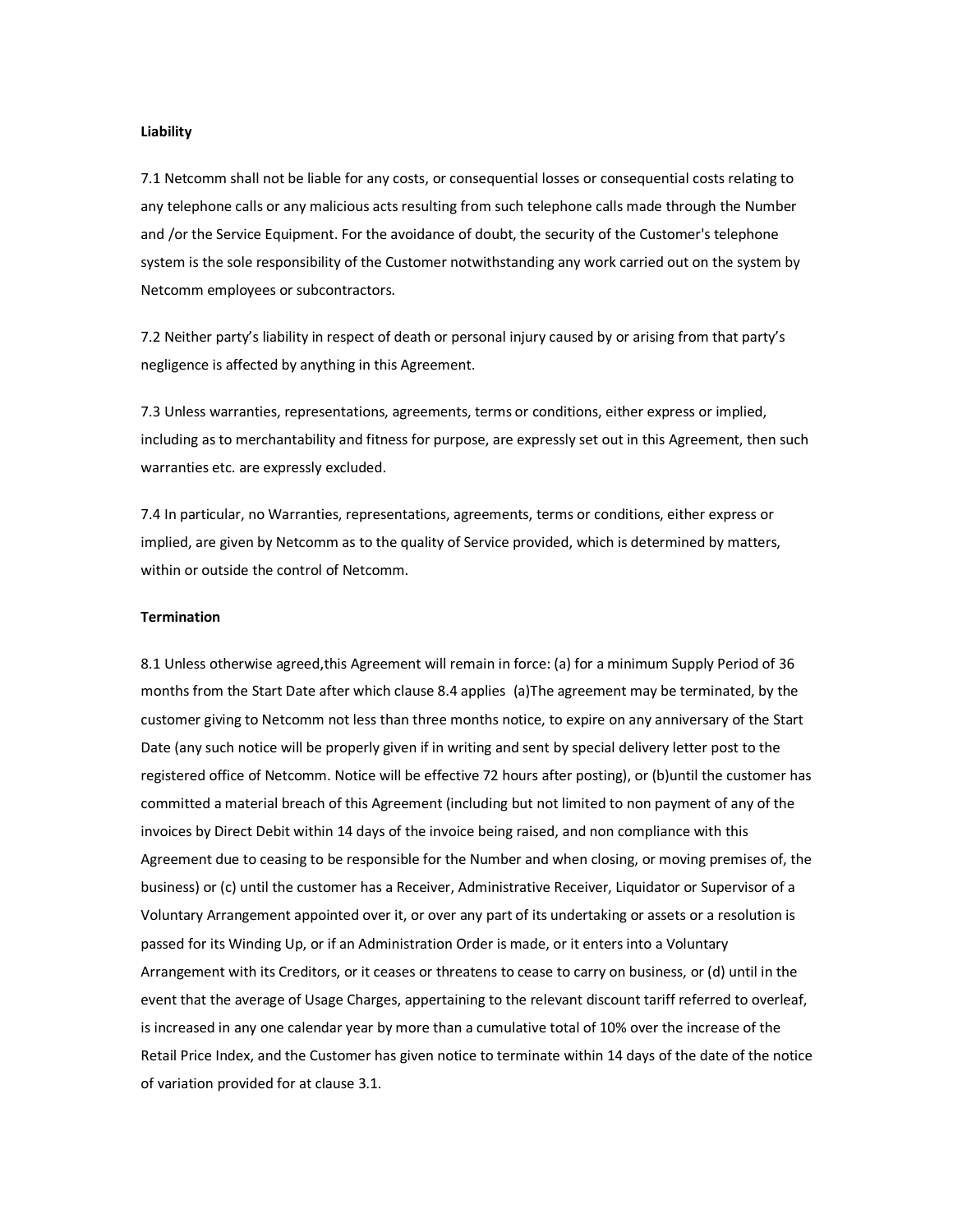8.2 Netcomm may suspend Service where the customer has failed to pay any amount due or it reasonably believes that the customer will fail to pay any amount due or to become due and any such suspension will be without prejudice to the right of either party to terminate.

8.3 Where the customer terminates the Agreement (a) the customer shall pay to Netcomm a Termination and administration charge, these charges calculated as follows:  $(1)$  £100 per line  $(2)$  £100 per number where the customer requests that lines and numbers provided by Netcomm are ported to another provider or ceased; and (3) £100 per extension and (4)£100 per handset where the customer requests that handsets re removed from Netcomm's servers; and (5) £100 where the customer requests that Netcomm obtain a Mac code to allow the customer to change broadband providers or just wishes to cease Broadband supply as provided by Netcomm.

In addition to the above cessation charges they may be residual service and usage charges still due after suspension which will be invoiced once Netcomm has the final data and usage information from the Networks.

8.4 After the contract end date the customer may terminate the Agreement by giving notice and any such notice will be properly given,either via email or in writing sent by special delivery letter post to the shown to the registered office of Netcomm. Notice will be effective 72 hours after posting), After giving such notice and pursuant to clause 8.1(a) (b) or 8.1(c) above the customer shall pay Netcomm a Termination Charge which may be calculated either as: (a) An administration fee of £100 per line, plusthe total amount that would have been payable in respect of line rental or other selected servicesfor the remaining period ofthe Supply Period, had the Supply Period not been terminated early because of the customer's early termination or breach;

The customer agreesthat the Termination Charges, as calculated herein, represent a fair and reasonable estimate of the losses, costs and expenses which Netcomm would suffer in the event of the Agreement being terminated pursuant to 8.1 (a) (b) (c) and to the notice provisions of this clause

### **Variation**

9.1. Netcomm may vary the Agreement (including the charges) at any time and will publish any such variation in accordance with clause 9.2.

9.2 Netcomm will publish any variations to the Agreement (including the charges) in its major offices and online at http://www.netcommgroup.com, asfollows: (a) at least 14 days before any variation isto take effect for variationsthat are to be made to the significant detriment of the Customer; and (b) at least one day before the variation is to take effect for all other changes.

9.3 If the Customer wishes to object to any proposed variation in respect of clause 9.2 (a), the Customer must notify Netcomm within 14 days of publication on theWebsite or receipt of the notice of the proposed increase, otherwise the Customer will be deemed to have accepted the proposed variation.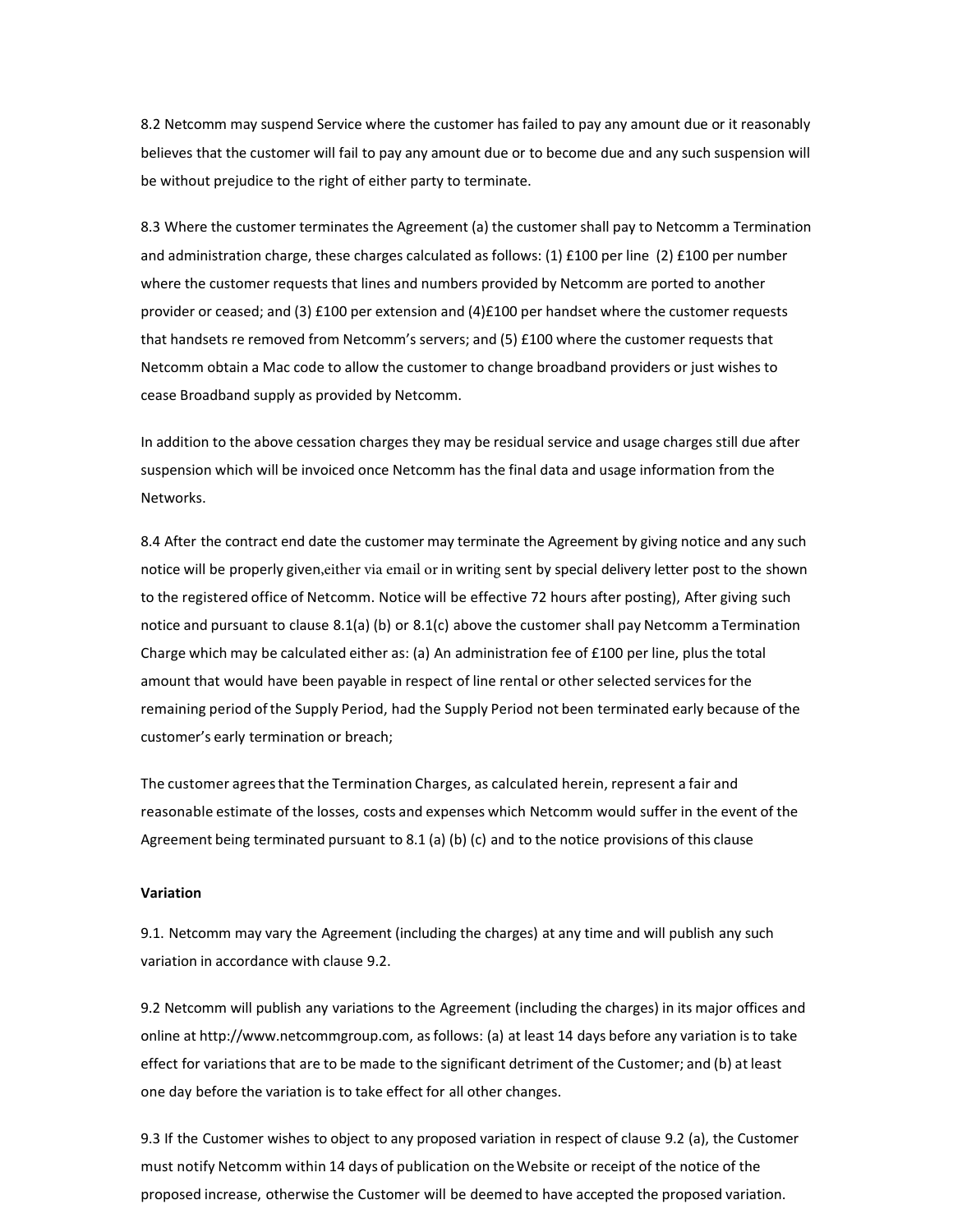9.4 The Customer may request variations to the Agreement. Such requests must be made in writing and submitted to Netcomm. Requests will be accepted by email to: management@netcommgroup.com

9.5 If Netcomm agrees to the variations contained in the request an email from Netcomm will be sent to the Customer confirming the variations are agreed. The Agreement is to be considered to be amended with effect from the date and time that the letter/email confirming agreement to the variation is sent by Netcomm:

#### **General**

10.1 The customer may not assign or transfer this Agreement or any rights hereunder to any third party, without the prior written consent of Netcomm. Netcomm may assign or transfer this Agreement or any rights hereunder at its absolute discretion.

10.2 Neither party shall be liable for breach of its obligations under this Agreement to the extent that such breach is caused by flood, fire, accident, explosion, strike, war, embargo, Government restriction, Act of God, inability to secure materials, industrial dispute or any other cause beyond the parties' reasonable control including in particular acts or omissions of other providers of telecommunication services.

10.3 The remaining parts of this Agreement shall remain in full force in the event that any part of this Agreement shall be invalid, illegal or unenforceable, as if the unenforceable part had been omitted from the original Agreement.

10.4 All the terms of this Agreement are set out herein. Neither party has relied upon any representations, assurances or other agreements unless set out herein.

10.5 No waiver by either party shall constitute any variation to this Agreement.

10.6 Singular words shall be construed as including words of the plural and vice versa.

10.7 Any notices given by the customer under this Agreement shall be made in writing and sent by registered post. In either event, the address for service shall be the address given above for each party, unless changed; in which case, notice of change shall be given in accordance with the terms of this clause.

10.8 This Agreement shall be governed by and interpreted in accordance with the Laws of England and Wales.